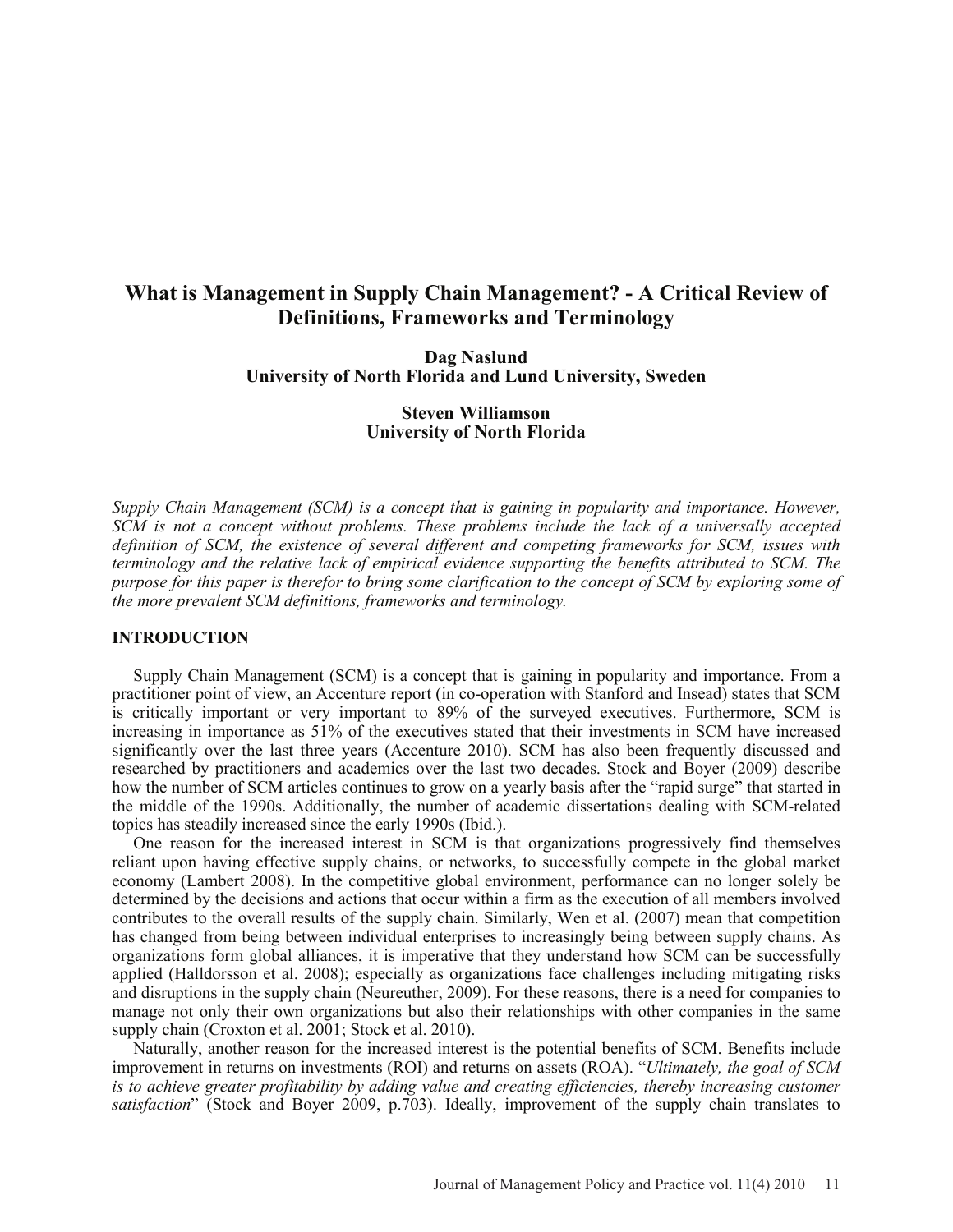benefits for all supply chain members. Costs decrease as a result of reduced redundancies, lower inventory levels, shorter lead time and lessened demand uncertainties. Improved process performance result in enhanced product quality, customer service, market responsiveness, and target market access (Fisher 1997; Lambert et al. 2005; Lee et al. 1997; McCarthy and Golicic 2002; Sabath and Fontanella 2002; Stank et al. 2001; Tan et al. 2002; Tummala et al. 2006). Performance is thus improved through better use of internal and external capabilities creating a seamlessly coordinated supply chain, elevating inter-company competition to inter-supply chain competition (Burgess et al. 2006; Lummus and Vokurka 1998; Mentzer 2004; Lambert 2008).

### **Problems**

However, the concept of supply chain management is not without problems. One major problem is the relative lack of empirical evidence supporting the benefits attributed to supply chain management (Lambert et al. 2005 Stock et al. 2010). Similarly, most of the research concerning supply networks in operational in nature and has been based on case examples of focal companies such as Benetton, Toyota and Nissan (Jarillo and Stevenson 1991). Lamming et al. (2000) pointed out that a problem is that these studies concentrated on a particular industry, typically the automotive industry. Thus, managers in other industries lack theoretical foundation for managing their particular businesses since networks vary not only between industries but along range of other aspects. Likewise, most of the research related to strategic relationships is dyadic in nature. It describes primarily how two companies can improve their relationships, but it seldom includes an actual supply chain (Stock et al. 2010).

Another major problem for SCM is the lack of a universally accepted definition of SCM. The apparent lack of empirical research supporting benefits of SCM is, unfortunately, logical when a generally accepted definition does not exist. Burgess et al. (2006) analyzed 100 randomly selected SCM articles and found that 12 articles posited unique definitions, 21 referred to existing definitions, 9 used slightly modified versions of existing definitions, and 58 left SCM undefined. The problem with lack of a universally accepted definition has been highlighted during the last decade by some of the leading scholars in the field. Mentzer et al. (2001) discussed the issue already in 2001. In 2005 Lambert et al. stated that SCM has been frequently used as a synonym for logistics, operations management or purchasing or a combination of the three. Even when people consider SCM as a value adding flow from material to product, it can be viewed as a flow within a firm or from raw material to end consumer. Lambert et al. (ibid, p.25) finally mention that to some SCM is seen as "*the management of relationships both between corporate functions and across companies*".

 In their recent paper, Stock and Boyer (2009) reviewed 173 definitions of SCM across a multiplicity of journals and books. They not only argue that too many definitions exist, but also that the lack of a single definition has significant negative impact for both practitioners and researchers. They write (ibid, p. 691.): "*Without an inclusive or encompassing definition, it will be difficult for researchers to develop supply chain theory, define and test relationships between components of SCM, and develop a consistent stream of research that "builds" on what has gone before…Without the adoption of a uniform definition accepted by researchers, confusion will continue to hinder the study and further development of SCM; and research will extend in various directions, rather than build upon itself (i.e. creating synergy in research). For practitioners, the absence of a comprehensive SCM definition makes it more difficult for supply chain executives to claim authority and responsibility for the "right" combination of functions and processes. It also makes it more difficult to benchmark against other companies and industries on supply chain metrics, job responsibilities, and other human resource issues, because of the differences that exist from one company to the next."*

Similarly, several different and somewhat competing frameworks for SCM exist. Yet despite the existence of these frameworks, the field lacks a commonly accepted framework. There is also little consensus regarding how supply chain management actually should be implemented and measured (e.g., Lambert et al. 1998; Bowersox et al. 1999; Mentzer 2004). Lockamy and McCormack (2004), for example, argue that supply chain management is more difficult to operationalize in practice than some academics or consultants seem to claim.

In addition, a multitude of popular terms are connected to SCM. However, one could also argue that these popular SCM terms – such as collaboration and integration - are poorly defined in the context of SCM. Even so, the academic community is embracing new concepts, for example sustainable supply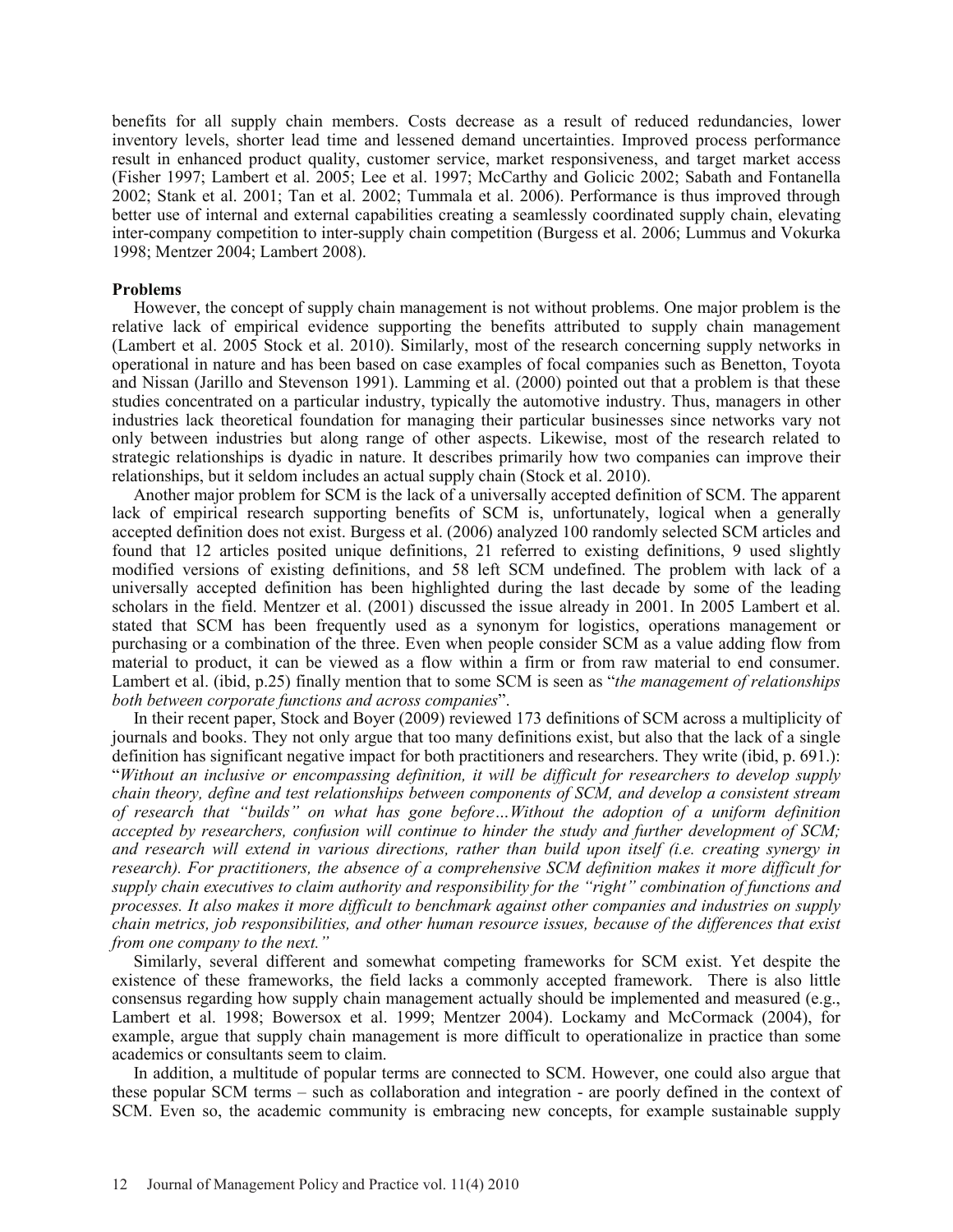chain management (SSCM). Yet, without proper definitions of these terms in a SCM context, the field will continue to be confusing for both researchers and practitioners. Stock and Boyer (2009, p.691) wrote: *From a theoretical perspective, it is impossible to develop sound SCM theory until valid constructs and generally accepted definitions of terms are developed."*

The purpose for this paper is to bring some clarification to the concept of SCM by exploring some of the more prevalent SCM definitions, frameworks and terminology. In the following sections we first review SCM definitions followed by an evaluation of SCM frameworks. We proceed to a critical examination of the terms collaboration, integration, and sustainability as they have been applied to SCM. We then debate commonalities and problems based on the review before providing a concluding discussion.

### **SCM DEFINITIONS**

The first SCM definition in our review is provided by the Council of Supply Chain Management Professionals (CSCMP). CSCMP refers to itself as the preeminent worldwide professional association of supply chain management professionals with a vision to "*lead the evolving supply chain management profession by developing, advancing, and disseminating supply chain knowledge and research*". CMCSP defines SCM as "*encompasses the planning and management of all activities involved in sourcing and procurement, conversion, and all Logistics Management activities. Importantly, it also includes coordination and collaboration with channel partners, which can be suppliers, intermediaries, thirdparty service providers, and customers. In essence, Supply Chain Management integrates supply and demand management within and across companies*" (www.cscmp.org). However, CSCMP also state the supply chain management (SCM) profession has continued to change and evolve to fit the needs of the growing global supply chain. With the supply chain covering a broad range of disciplines, the definition of what is a supply chain can be unclear. Often times SCM can be confused with the term logistics management.

The second definition is provided by the Global Supply Chain Forum (GSCF). GSCF state that they provide the opportunity for leading practitioners and academics to pursue the critical issues related to customer satisfaction and operational excellence independent of specific functional expertise. GSCF consists of 15 member companies and it is hosted by the Fisher College of Business at the Ohio State University. GSCF defines SCM as: *"Supply Chain Management is the integration of key business processes from end user through original suppliers that provides products, services, and information that add value for customers and other stakeholders."* (Lambert et al, 1998, p.1). On the forum website, they also write: "*Supply Chain Management is not a business function, rather it is a new business model necessary for an organization's success and everyone in the organization needs to be involved*" **(**www.scm-institute.org**).** However, implementation of this definition into the practice represents a difficult and challenging task as there is a significant degree of complexity related to management of all tiers of suppliers back to the point of origin and all tiers of customers out to the point of consumption (Lambert et al, 1998).

Our final definition is provided by Stock and Boyer (2009). Their definition is based on a synthesis of a wide range of suggestions provided by a variety of practitioner, academic and hybrid sources. They deconstructed the commonalities in all the reviewed suggestions in order to develop their definition of SCM as: "*The management of a network of relationships within a firm and between interdependent organizations and business units consisting of material suppliers, purchasing, production facilities, logistics, marketing, and related systems that facilitate the forward and reverse flow of materials, services, finances and information from the original producer to final customer with the benefits of adding value, maximizing profitability through efficiencies, and achieving customer satisfaction*" (Stock and Boyer 2009, p.706).

To some extent, the SCM definitions seem to indicate a move away from the chain analogy to a network analogy. Hertz (2001) also discusses Supply Chain Networks as "*the network that supplies a specific product or product group following the chain from raw material to the final consumer*". Lambert et al. (2005, p.25) write that "*Given that a supply chain is a network of companies, or independent business units, from original supplier to end-customers, management of this network is a broad and challenging task*". Thus supply networks comprise of both "upstream" network of suppliers and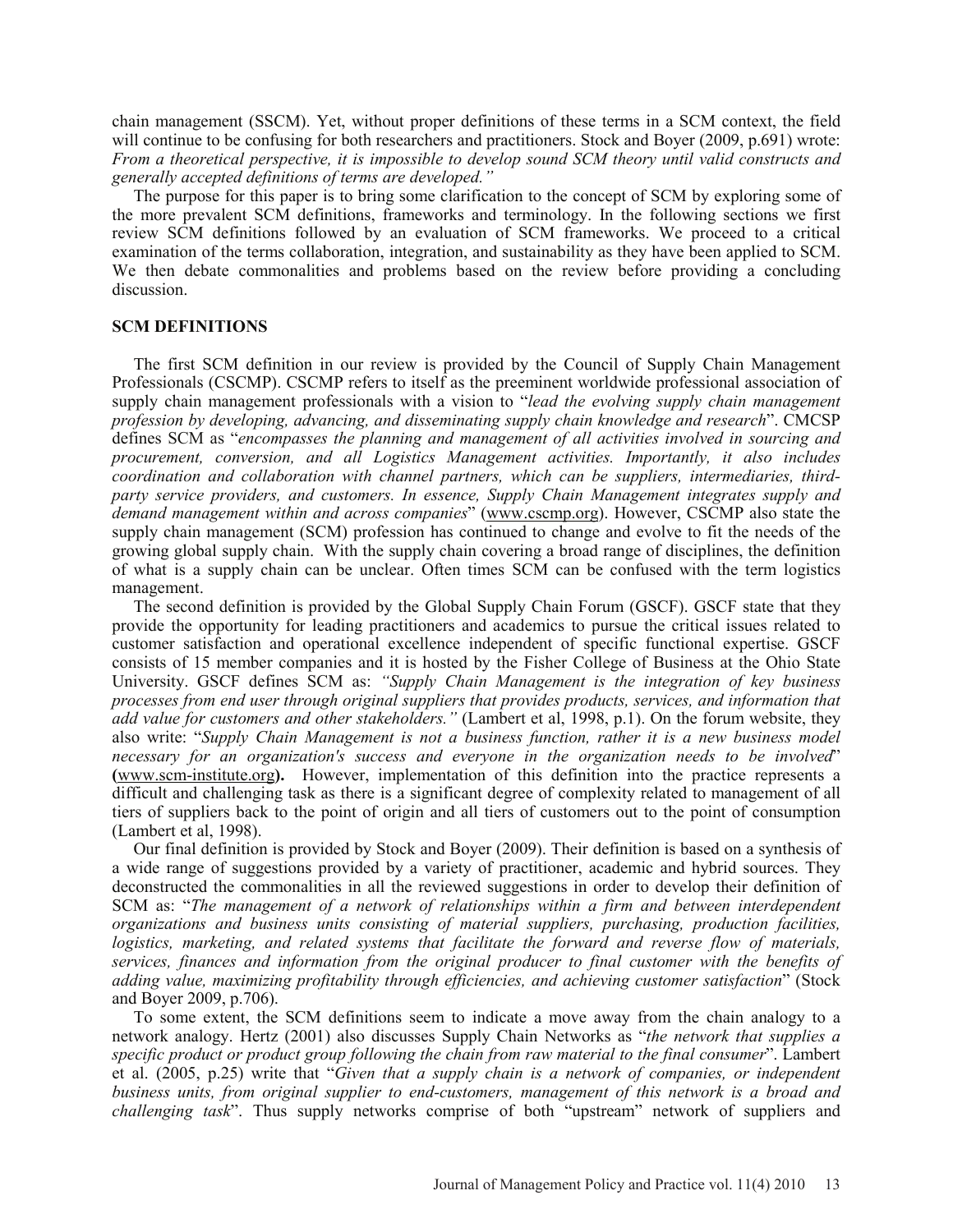"downstream" network of distributors and customers. Similarly to supply chains, networks encompass several dimensions of physical, payment and information flows and also other dimensions such as social, technological, legal and administrative ones.

### **SCM FRAMEWORKS**

SCM frameworks should serve as a point of reference for researchers and managers. In our review, we include four frameworks: the Supply Chain Operations Reference (SCOR) model, the Global Supply Chain Forum (GSCF) framework, the Collaborative Planning, Forecasting, and Replenishment (CPFR) tool and a framework developed by Mentzer et al. (2001). In a previous article, Lambert et al. (2005) reviewed five SCM frameworks. In our review, we include three of the same frameworks, although we do expand our discussion of one of them (the Mentzer framework). We also exclude two frameworks due to lack of significant detailed level description (frameworks by Srivastava et al. 1999 and by Bowersox et al. 1999). On the other hand, we added one more framework/tool - the Collaborative Planning, Forecasting, and Replenishment (CPFR) tool. In the following sections we describe each of the four frameworks.

### **Supply Chain Operations Reference (SCOR)**

The Supply Chain Operations Reference (SCOR) model, developed by the Supply Chain Council (SCC) and AMR Research in 1996 is the most commonly cited SCM framework (Lochamy and McCormack 2004). SCC describes itself as "*an independent, not-for-profit, global corporation with membership open to all companies and organizations interested in applying and advancing the state-ofthe-art in supply chain management systems and practices. The SCOR-model captures the Council's consensus view of supply chain management.*" (www.supply-chain.org).

The SCOR model "*provides a unique framework that links business processes, metrics, best practices and technology features into a unified structure to support communication among supply chain partners and to improve the effectiveness of supply chain management and related supply chain improvement activities*" (Supply Chain Council, 2009). According to the SCC, SCOR is used to identify, measure, reorganize and improve supply chain processes through a cyclical process that includes:

- 1. Capturing the configuration of a supply chain
- 2. Measuring the performance of the supply chain and comparing against internal and external industry goals
- 3. Re-aligning supply chain processes and best practices to fulfill unachieved or changing business objectives

Through the completion of the steps outlined above, the SCOR model aims to integrate well-known concepts such as business process reengineering, benchmarking, and process measurement into a crossfunctional framework (Huan et al. 2004). When originally developed in 1996, four core business processes – plan, source, make, and deliver – served as the foundation of the SCOR model. Later, in 2001, a fifth process – return – was added to enhance the validity of the model. Each of these processes is implemented through four individual levels. The first level defines the scope and content of the model itself, as well as specifying basis for competition performance targets. At level two, companies implement their operations strategies dependent upon the configurations they choose for their supply chains. Level three defines inputs, outputs, and flows of each transactional element, and finally, level four defines the implementation of specific supply chain management practices (Lockamy and McCormack 2004). The source, make, and deliver processes of the SCOR model create a continuous chain of activity throughout a company's internal operations and, potentially, across the whole inter-organizational supply chain. One also could argue that the framework includes a high level planning process, which balances aggregate demand and supply to develop a course of action that best meets the requirements of the source, make, and deliver processes (Lambert et al. 2005).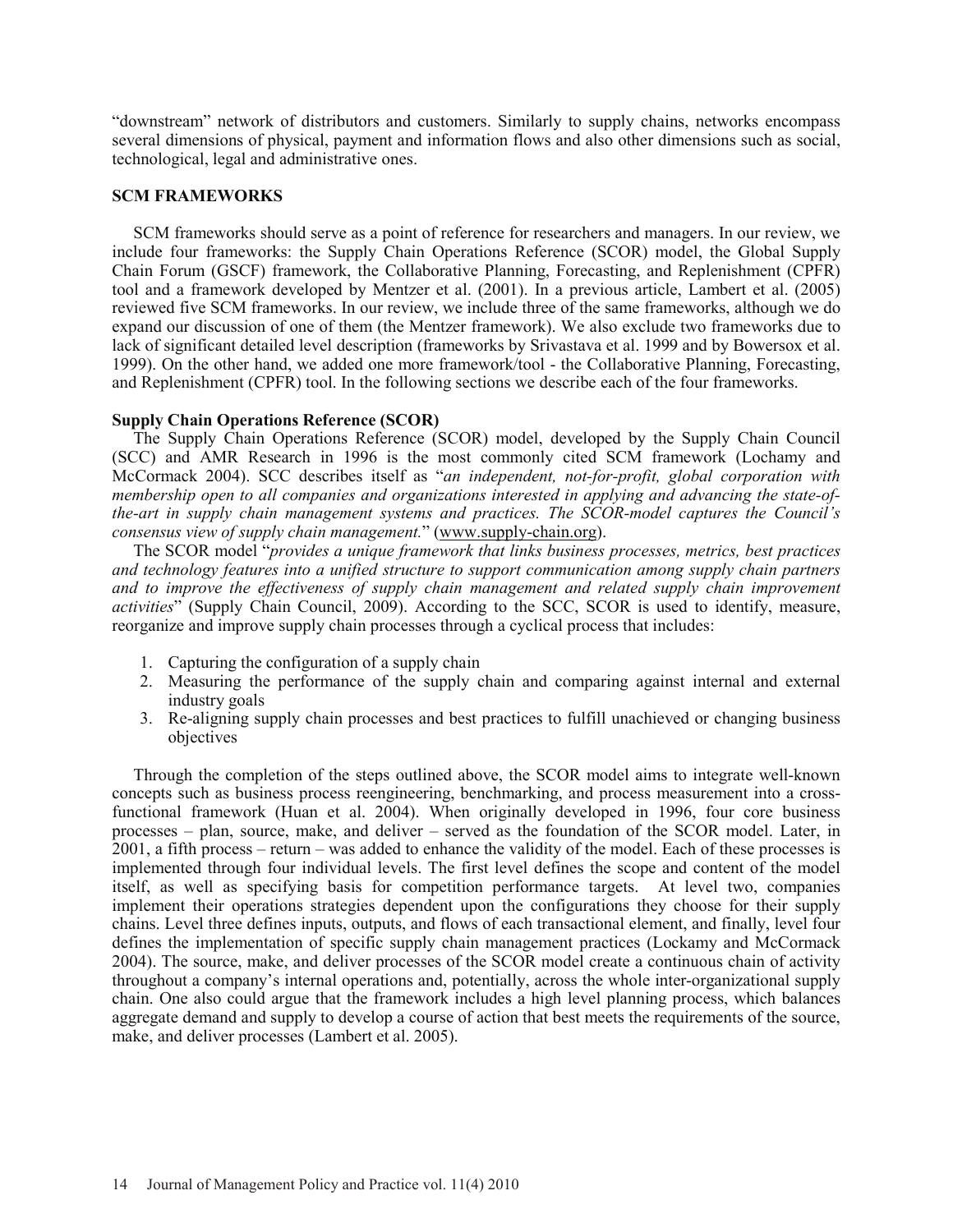### **FIGURE 1 THE SCOR MODEL**



Supply-Chain Council



### **Global Supply Chain Forum Framework**

The second most popular framework is developed by the Global Supply Chain Forum (GSCF) (Lambert et al. 1998). The GSCF framework identifies eight key processes that form the foundation for supply chain management (see Figure 2 based on Lambert 2008). Common definition and shared understanding of processes is thus of significant importance (Croxton et al. 2001). The eight key business processes are; *Customer Relationship Management, Customer Service Management, Demand Management, Order Fulfillment, Manufacturing Flow Management, Supplier Relationship Management, Product Development and Commercialization and Return Management* (Cooper et al. 1997). Each process runs cross-functionally, cutting through functional silos within each organization (Croxton et al. 2001). Functional silos are defined, for example, as marketing, research and development, finance, production, purchasing, and logistics. Each process is furthermore broken down into a series of strategic sub-processes, thus providing the blueprint for implementation of the framework (Lambert et al. 2005).

Of the eight processes, customer relationship management and supplier relationship management provide a crucial link to external companies within the chain. Although the processes should be considered by all companies in each supply chain, the significance of each process may differ (Croxton et al. 2001). Some companies may need to link just one key process while for other companies it is appropriate to link multiple processes. It is thus crucial to analyze which key processes to integrate and manage in each specific case (Cooper et al. 1997).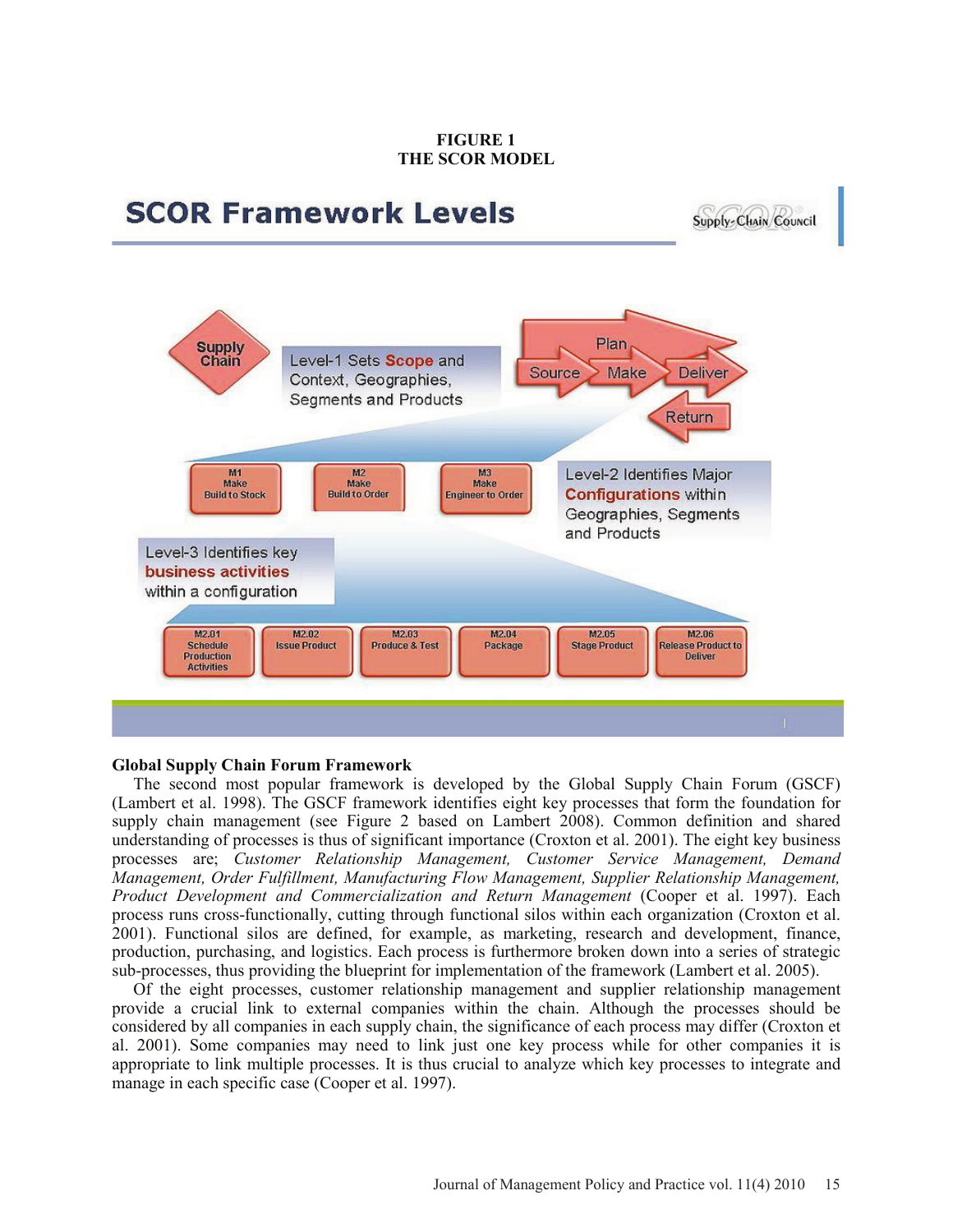

### **FIGURE 2 THE GLOBAL SUPPLY CHAIN FORUM MODEL**

The GSCF framework stresses the importance of utilizing a process focus, where all functions that touch a product or are involved in its service delivery must work together. Therefore, it also is paramount that close relationships be continually developed and maintained with key customers and suppliers. For this purpose, the GSCF has also developed a partnership model, helping companies to structure fundamental relationships that are identified when implementing the customer relationship management and supplier relationship management processes (Lambert 2008). According to the GSCF framework, when all proper coordination mechanisms are in place across the various functions, the result will be an efficient and effective supply chain.

### **Collaborative Planning, Forecasting, and Replenishment**

Another framework, or rather a conceptual tool, is the Collaborative Planning, Forecasting, and Replenishment (CPFR) method. CPFR is described as a web-based format created to coordinate various activities between supply chain trading partners, such as production and purchase planning, demand forecasting, and inventory replenishment. In 1998 the Voluntary Inter-Industry Commerce Standards Association (VICS) established a committee to identify best practices and create design guidelines to be applied to CPFR. With these practices and guidelines in place, several companies have participated in the validation and testing of CPFR. As a result of these efforts, CPFR is the third most used methodology for improved supply chain collaboration (Attran and Attran 2007). The objective of CPFR is to exchange selected internal information over a shared web server in order to provide more reliable and long term views of demand within the supply chain (Fliedner 2003). Enhanced planning visibility in the supply chain includes potential benefits - such sales increases, inventory reductions, and improved customer service - to both retailers and manufacturers (Cassivi 2006).

To some extent CPFR is more focused on information technologies than the process-oriented SCOR and GSCF frameworks Another noteworthy distinction between CPFR and earlier supply chain collaboration models is that CPFR does not require a critical mass of users to function, but enables a company to improve performance by having one single collaborative relationship with a supply chain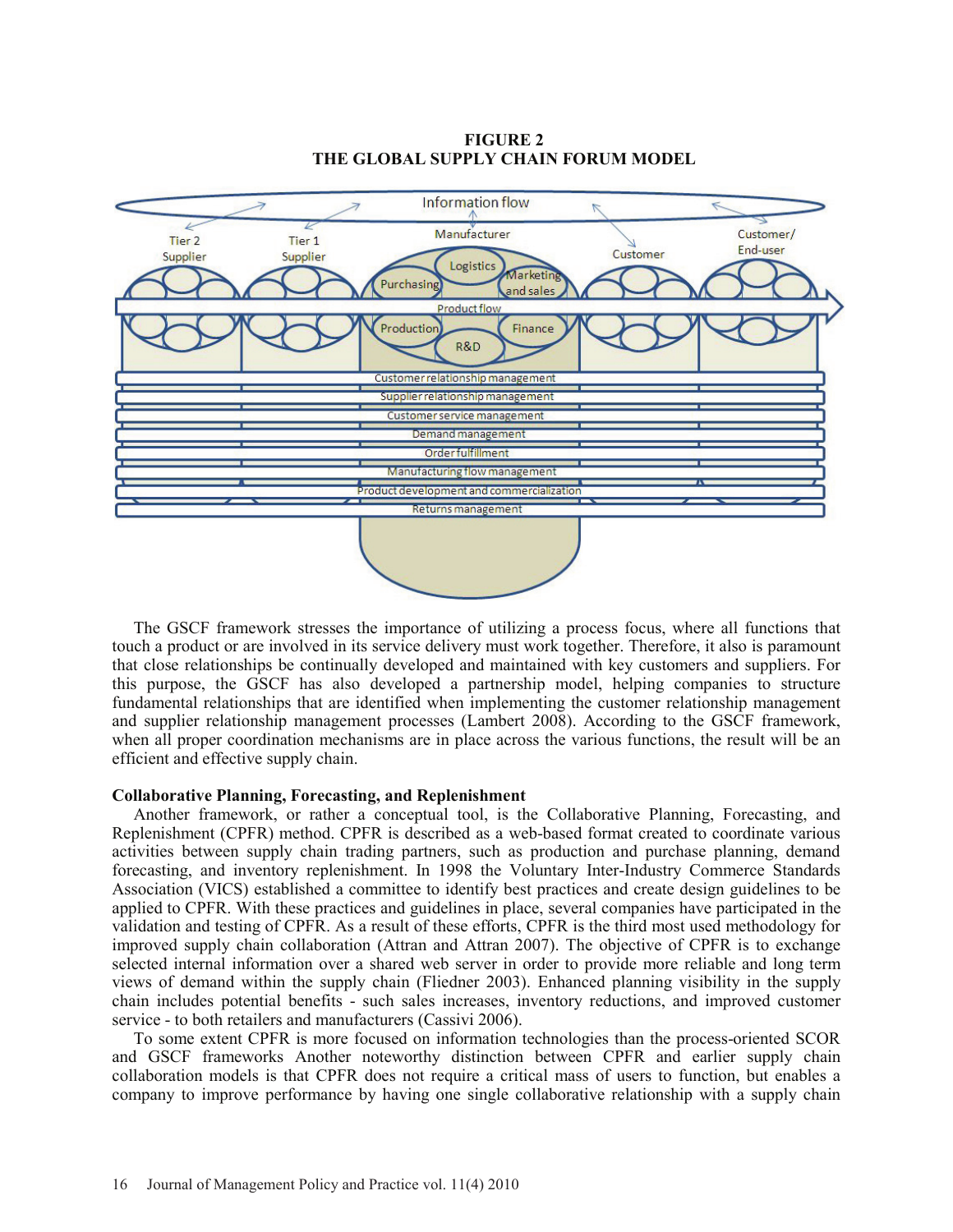partner. This distinction, along with the involvement and support of VICS, facilitated an increase in the number of companies willing to test CPFR.

The CPFR process is divided into stages. The first step, planning, involves a front-end agreement and the development of a joint business plan between supplier and customer. Step two, forecasting of demand and supply, involves the creation of sales and order forecasts. In the execution stage, the order is generated and the products are shipped, received and stocked on retail shelves. In the final step, analysis, trading partners can come together to share insights and adjust strategies to improve planning and execution performance going forward (Cassivi 2006; Attran and Attran 2007). In CPFR, a sound planning phase is essential - it is here where supply chain partners develop collaboration initiatives and as well as the terms of their agreement with one another. The remaining phases are more operational in nature and build upon the principles set forth in the planning phase. It is essential to emphasize that CPFR is not viewed as a technical standard and that the CPFR process is not fundamentally dependent on technology, although technology certainly s emphasized. Rather, CPFR makes use of common tools and processes to improve supply chain planning through improved information flow.



## **FIGURE 3 THE CFPR MODEL**

#### **The Mentzer Framework**

The fourth framework in our review was developed by Mentzer et al. (2001) in order to establish a consistent means for conceptualizing supply chain management. Mentzer and his colleagues defined supply chain management in this analysis as "the systematic, strategic coordination of the traditional business functions and tactics across these business functions within a particular company and across businesses within the supply chain, for the purposes of improving the long term performance of the individual companies and the supply chain as a whole." The authors' description of SCM was built on an extensive literature review of traits that characterize supply chain management. According to this definition, SCM involves multiple firms and multiple business activities, as well as process orientation to coordinate activities across functions and across firms within the supply chain. This definition led to the development of a conceptual supply chain management model as pictured in Figure 4 below.

In this framework, the supply chain is presented as a pipeline, illustrating the supply chain flows, the inter-functional coordination of traditional business functions, and the inter-corporate coordination between supply chain partners from the supplier's suppliers through the customer's customer to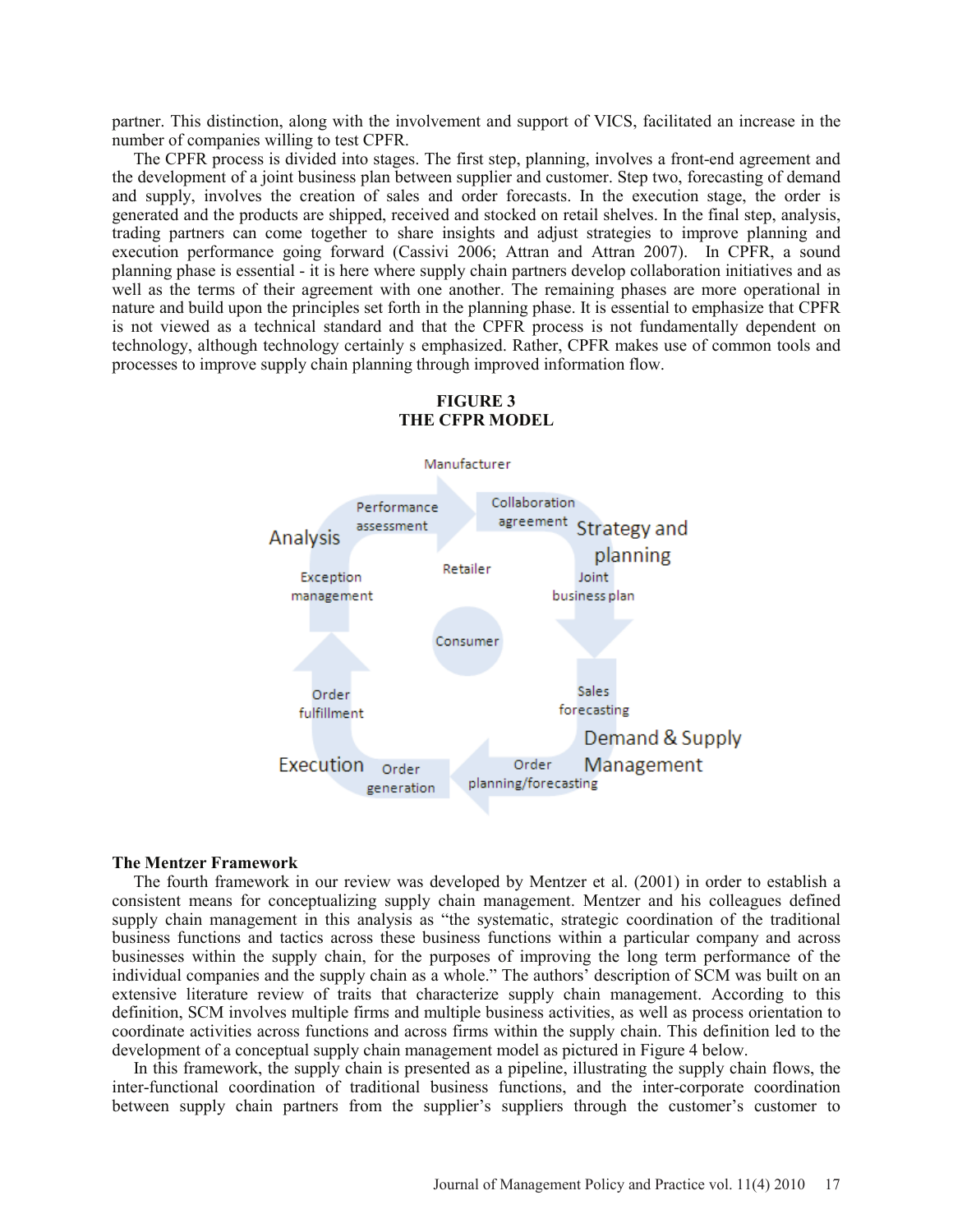ultimately provide value and satisfaction for the consumer. Customer value and satisfaction is recognized by Mentzer and his colleagues to be a necessary factor to achieve competitive advantage and profitability for both individual companies in the supply chain as well as the supply chain as a whole (Mentzer et al. 2001).

Three of the frameworks described above, SCOR, GSCF and CPFR, are sufficiently defined and could potentially be implemented by a variety of organizations. The GSCF framework is broad in scope. The large span could create implementation challenges, especially a as it also recommends that organizations shift from functional orientation to processes orientation/management. The SCOR framework may be easier to implement as it only involves the business functions of sourcing, manufacturing, and logistics, yet it also may create sub-optimization to manage a supply chain without input from the other functions (Lambert et al. 2005). The CPFR framework is smaller in scope, leaving it up to each company to decide how many collaborative relationships it wants to implement during a given time. The ease of implementing CPFR and the fact that improvements can be measured from just one collaborative relationship are the framework's greatest strengths. However, unlike the other two frameworks, CPFR does not assure that internal resources are aligned which can be construed as a weakness. While the Mentzer framework focuses on cross-functional interaction within a firm and on the relationships developed with other supply chain components, the processes that need to be implemented are not described.



### **FIGURE 4 THE MENTZER MODEL**

## **SCM TERMINOLOGY: COLLABORATION, INTEGRATION AND SUSTAINABILITY**

Several key concepts can be drawn from a thorough review of SCM literature in general as well as from the SCM definitions and the SCM frameworks. In addition to the obvious coordination of flows and activities, the definitions and frameworks use terms such as collaboration and integration. Additionally, sustainability has continued to garner a steady level of attention in recent years. In the following sections, we attempt to dissect these terms while focusing on the content and meaning of each.

## **Supply Chain Collaboration**

According to Angerhofer and Angelides (2006), the objective of a collaborative supply chain is to gain competitive advantage by improving the chain's overall performance through a holistic approach, rather than by improving each link independently. The belief is that increased collaboration will lead to a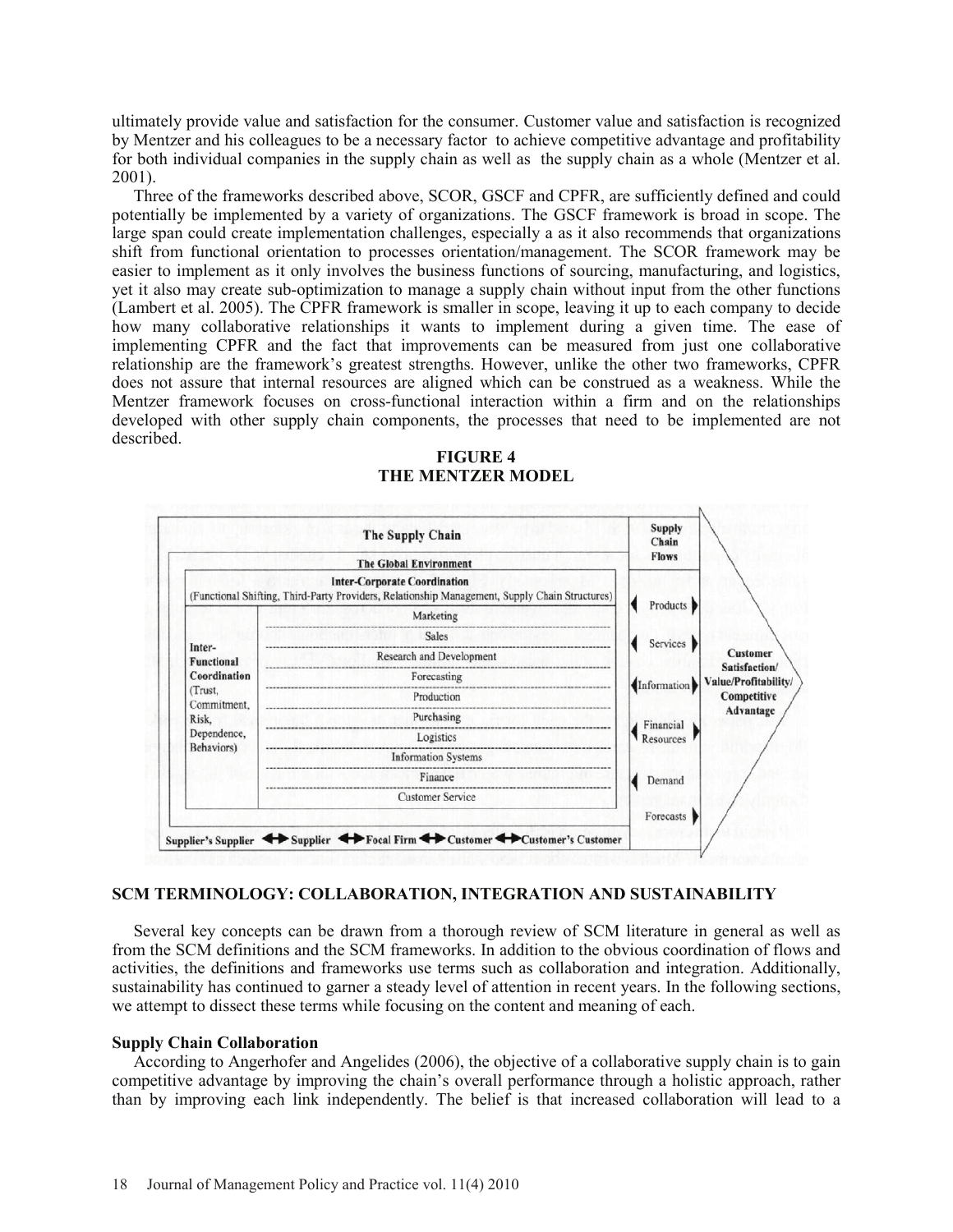seamless, synchronized supply chain, which in turn will lead to improved customer service, lower costs, and higher profits (Holweg et al. 2005). Other potential benefits of supply chain collaboration include improved flexibility, better utilization of resources, shortened as well as improved control of delays, and increased quality and development of competency, each of which will lead to lower costs and higher profits (Gruat La Forme et al. 2007). A more general benefit of increased collaboration is the positive effect that supply chain collaboration has on key performance indicators, thus leading to increased profits (Angerhofer and Angelides 2006). Supply chain collaboration has emerged as one of several phrases used to describe efforts for creating long-term competitiveness. Since the mid-1990s, supply chain collaboration has been advocated by consultants and academics in forms of Vendor Managed Inventory (VMI), Collaborative Planning Forecasting and Replenishment (CPFR), and Continuous Replenishment  $(CR)$ .

However, supply chain collaboration is still a poorly defined term that can include anything from increased information exchange on the operative level between two companies to shared forecasting to joint decision making (Ajmera and Cook 2009). In its more advanced form, collaboration can include the formation of partnerships and, according to Gruat La Forme et al. (2007), companies in the supply chain that are actively working together by sharing information, knowledge, risk, and profits toward a common goal. In order to structure the term, one could argue that forms of collaboration can exist on at least three different levels between organizations in the supply chain: at the operational, tactical, and strategic levels.

At the operational level, examples of collaboration include collaboration on daily, routine type, transactional activities. At the tactical level, collaboration involves activities to control and coordinate the flow of goods as well as various information flows. Collaboration at this level can lead to reduced uncertainty by creating a transparent, visible demand pattern upstream in the supply chain (Holweg et al. 2005). Relevant and reliable information available on the demand side can lower supply chain risks and simplify management and control of supplier processes (Frohlich and Westbrook 2001). Finally, and perhaps somewhat unrealistically, the strategic level would involve activities to influence future direction of the supply chain in a collaborative manner, with shared responsibilities among the key actors (Angerhofer and Angelides 2006). In fact, Kemppainen and Vepsäläinen (2007) claim that today's firms prefer dyadic relations only with some selected partners and that collaboration is limited to order processing and operational scheduling. Similarly, Fawcett and Magnan (2002) found that true collaboration beyond the first-tier in upstream and downstream direction is rare.

### **Supply Chain Integration**

Although the topic of supply chain integration may not be formally defined, Lambert et al. (1998) mean that the goal of supply chain integration is to enhance total process efficiency and effectiveness across members of the supply chain. Many authors emphasize both the strategic and operational importance of integration of supply chains (Frohlich and Westbrook 2001; Zailani and Rajagopal 2005). From a strategic perspective, Ajmera and Cook (2009) discuss supply chain integration as partners with joint authority which will share resources, benefits and risks. Similarly, supply chain integration is sometimes interpreted as high level collaboration, where the involved parties act as one entity within an extended enterprise (Wen et al. 2007). Newman et al. (2009) states that supply chain integration has a broader and longer term perspective compared to supply chain collaboration.

One stated benefit of integration is the network's ability to design products faster, with higher quality and lower costs as compared to a single company (Ajmera and Cook 2009). Sharing a similar philosophy, Ragatz et al. (2002) have listed a number of potential benefits from supply chain integration. Integration can add expertise and information regarding new ideas and technologies into each partner's system. Integration can help identify problems as well as solutions ahead of time, facilitate outsourcing, and reduce the internal complexity of various projects. In addition, integration can improve communication and information exchange between companies. Finally, the researchers claim (ibid.) that integration can reduce rework and overall project costs.

A major problem, however, is that various types of supply chain integration seem to exist. Frohlich and Westbrook (2001) present two types of integration for supply chains. The first is the integration and coordination of the forward physical flow of products between supplier, manufacturer and customer. The second is the backward integration and coordination of information technologies and information flowing upstream in the supply chain. Another dimension of supply chain integration is related to scope of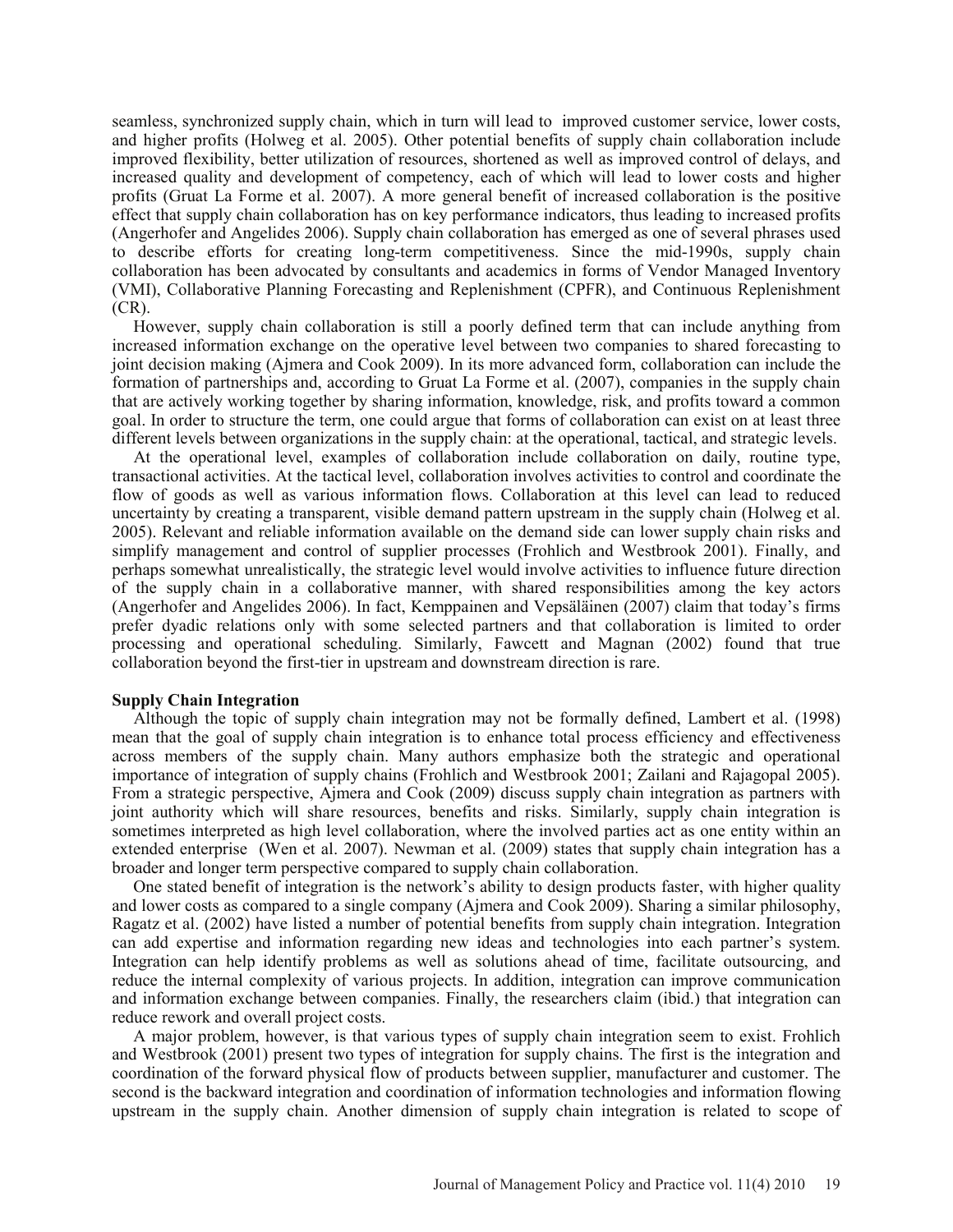integration; nature and number of companies included in the integrated supply chain. Five scopes have been identified (Fabbe-Costes and Jahre 2007):

- *Limited dyadic downstream*: refers to integration between the focal company and its customers.
- *Limited dyadic upstream*: integration between the focal company and its suppliers.
- *Limited dyadic*: integration between the focal company and its suppliers and customers in both ways, but separately.
- *Limited triadic*: refers to integration of suppliers focal company customers (without differentiation between upstream and downstream relationships).
- *Extended:* represents integration between more than three parties along the supply chain, for example, customers' customers, suppliers' suppliers.

Cousins and Menguc (2006) present two different types of integration. They focus on internal integration found within an organization and external integration, which is observed across organizational boundaries and between firms within a supply chain. The basic level of supply chain integration, *intraorganizational* process management emphasizes that the different functional areas within a company should act as a part of an integrated and coordinated process rather than act as s functional "silos" within a company (Morash and Clinton 1998). The second level of supply chain integration refers to *interorganizational* collaborative integration (Bowersox 1990). Close and interactive long-term relationships with customers and suppliers are the main characteristics of collaborative integration. The focus is on the behavioral, communicational, and interactive flows of the supply chain.

One could argue that similar to collaboration, integration also exists on different hierarchical levels. In the supply chain context, external integration is perceived as being more advanced as compared to internal integration, which is needed to ensure the success of higher levels of assimilation. Newman et al. (2009), for example, argues that external integration would not be successful without a successful internal integration. The authors stress the importance of the development of supply chain capabilities as well as maintaining lower levels of integration even after high levels have been attained. Stevens (1990) states that prerequisite for subsequent successful inter-organizational integration with suppliers and customers is the intra-organizational process integration. In other words, integrated supply chain management requires that various departments within an organization are integrated before the extended enterprise can work together as one (Wen et al. 2007).

### **Sustainability (Sustainable SCM)**

The term sustainability rapidly is being adopted in the business community as an increasing number of companies today generate individual sustainability reports. However, the term sustain-ability seems to have at least as many definitions as does supply chain management. The most frequently quoted definition of sustainability comes from the Brundtland Commission (World Commission on Environment and Development 1987), which defines sustainability as "development that meets the needs of the present without compromising the ability of future generations to meet their needs." However, this definition of the term is macroscopic in nature and it provides little guidance to organizations on how they can become more sustainable. A more comprehensible concept for organizational sustainability is instead the concept of the triple bottom line as presented by Elkington (1998), which simultaneously considers and balances economic, environmental, and social goals. The triple bottom line (TBL) suggests that, at the intersection of social, environmental, and economic performance are activities that an organization can engage in which not only are beneficial from a social and environmental standpoint, but that also make economic sense and result in competitive advantage for the firm (Elkington 1998).

While reviewing the sustainability literature, Carter and Rogers (2008) found that there were other aspects of sustainability often mentioned but rarely included in explicit definitions. These aspects are risk management, transparency, strategy, and culture. Carter and Rogers highlighted each of these areas and showed the relationship between them and the triple bottom line theory. Based on their complementary definitions of sustainability and a review of supply chain management literature, Carter and Rogers proposed their own model for and definition of sustainable supply chain management. They defined SSCM as "the strategic, transparent integration and achievement of an organization's social, environmental, and economic goals in the systematic coordination of key inter-organizational business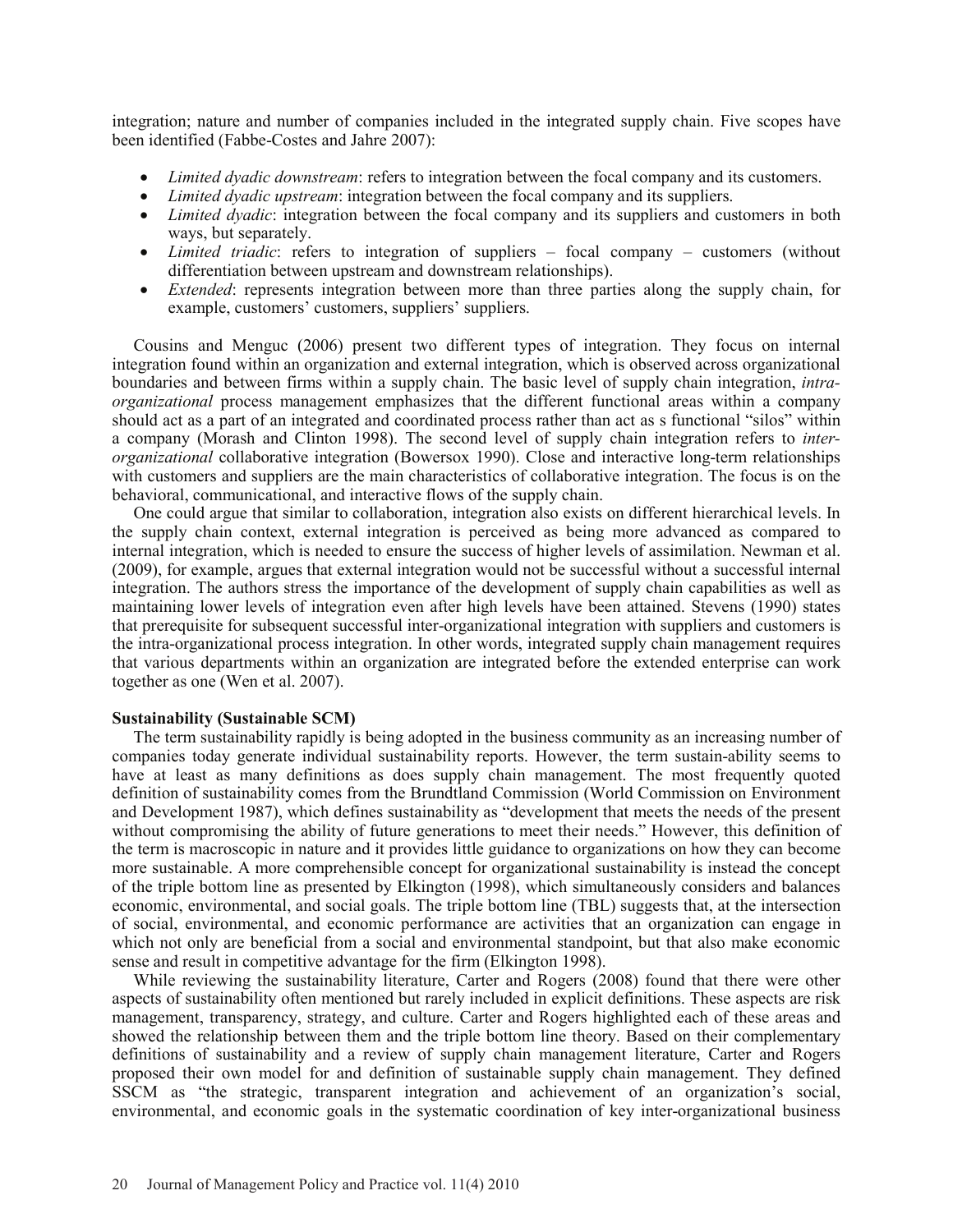processes for improving the long-term economic performance of the individual company and its supply chains." They conceptualize this definition in a model as shown in Figure 5. However, the proponents of sustainable supply chain management do not provide any information or guidelines for how to implement SSCM.



## **DISCUSSION**

One of the most apparent challenges for SCM in comparing and analyzing the definitions, frameworks, the terminology and the research is that there seems to be a somewhat contradictory discussion of SCM. This confusion exists both in the academic as well as practitioner communities (Stock and Boyer 2009)*.* For example, while most scholars agree that SCM includes integration and collaboration among chain members, there is still a lack of a commonly accepted definition as well as a commonly accepted framework varying conceptualizations of how SCM should be defined In addition to this obvious problem for the field, there are several other issues. In the following section we discuss these issues.

### **Dyadic Not Supply Chain**

Both theoretical and academic discussion of supply chain management often focuses on the entire chain or network, from raw material to end consumer. Yet, once the discussion deals with more concrete aspects of supply chain management, the focus seems to shift to how to make the internal process, or a dyadic relationship, more efficient and effective. Thus, in reality, SCM research and practice does not seem to extend beyond dyadic relationships.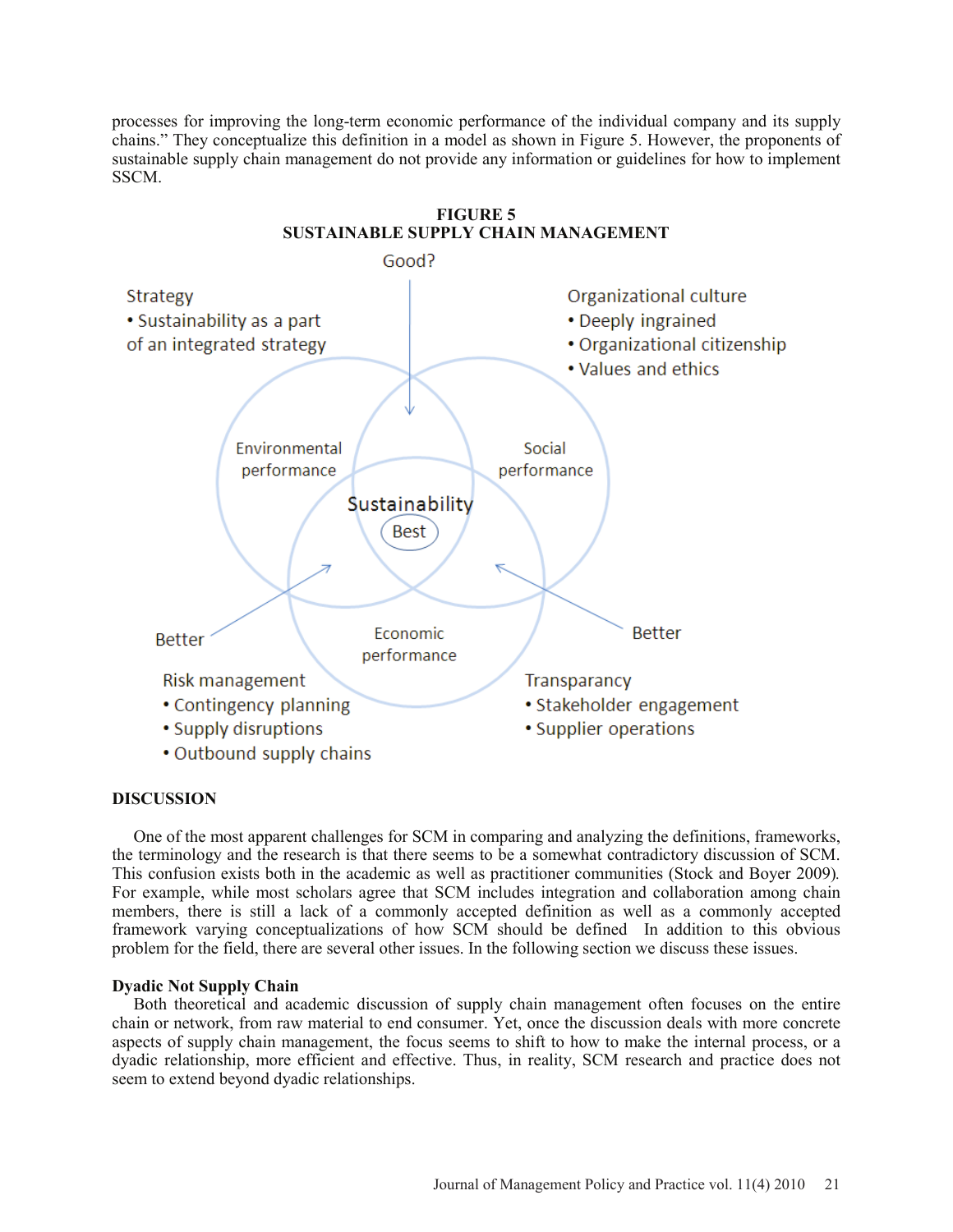### **Process Management before Supply Chain Management**

On a positive note, a common thread is the importance of cross-functional processes, to be process orientated, and to apply process management. The SCOR, GSCF and CPFR frameworks also promote cross-organizational collaboration. Collaboration in CPFR takes place between organizations and usually within a certain interface, for example, a web tool, while SCOR and GSCF emphasize the importance of intra-company connectedness as well. The sustainable supply chain management concept is based on systematic coordination of key processes for improved performance of both individual companies and the entire supply chain. The assumption is that organizations have to manage their own processes before they can progress to manage processes at the cross-organizational level. Similarly, the discussions about collaboration and integration suggest that for two or more companies to proceed to a higher level of collaboration or integration, they first need to manage their internal processes. The underlying notion is that companies need to fully commit to process orientation *and* process management in order to succeed with SCM. Process orientation is important since an organization's value-adding capabilities depend on how well cross-functional processes are managed (Naslund 1999; Holmen et al 2005). One main reason for process orientation is therefore to move away from the functional structure and functional goals to increase customer focus and to reduce the risk of sub-optimization (Hammer 2002; Beretta 2002).

#### **Measurements and Benchmarking**

It is remarkable how little emphasis appears to be focused on performance measurement systems for enhancing the design and operational efficiencies of supply chains. On the other hand, given how difficult it has been for organizations to develop process-based performance measurement systems, or even properly running measurement systems in general, then it is perhaps not surprising that SCM is lacking in this area as well. Organizations often measure outcomes or results against a predetermined set of targets for component units (e.g., individuals, departments, profit centers, plants). This approach assumes that if all units achieve their targets then the overall strategic goals will be met (Becker and Joroff 2000). Yet, while companies may know how their marketing or manufacturing function is performing, this may not indicate how well the key processes are performing. Functional, results-oriented measures can lead to sub-optimization (Becker and Joroff 2000) and they may undermine an organization's ability to use its' measurement system to improve processes and make better decisions. Bourne et al. (2003, p.4) mean that these measurement systems can be characterized as *"…internally focused, backward looking, and more concerned with local departmental performance than with the overall performance of the business".*  Thus, many measurement systems not only ignore the process view of an organization but can also be counterproductive. Therefore, organizations should strive to develop process based measurement systems (see e.g. Neely et al. 2002; Näslund and Axman 2009). The SCOR model does include performance benchmarking and best practice analysis. The Supply Chain Council maintains a source of data and information compiled from their members to provide assistance in both performance benchmarking and best practice analysis. This is considered a major strength by many SCOR users (Lambert et al. 2005). On the other hand, since firms and industries differ from one another in their focus, metrics, and processes, it may be difficult to conduct a meaningful comparison without standardized processes.

### **Standards**

Several authors have suggested that SCM requires standardization of business process in order to create a common terminology and to be able to link-up processes (Lambert et al. 2005). Yet industry standards for process/SCM is an under developed area with few conducted research studies. Nelson, et al. (2005), for example, conducted a comparative analysis of nine different industry consortia and their standards. Näslund and Williamson (2008) conducted an in depth case study concerning papiNet as an illustration of how a process based industry standard can promote SCM in an industry. PapiNet is global standards initiative in order to develop more efficient supply chain processes for the forest and paper industries. PapiNet, which was initiated in 1999, is based on Extensible Markup Language (XML) "*papiNet XML documents support electronic message transaction standard for the entire wood products industry that enable efficient logistics and information flow throughout the entire supply-chain, from the producer to the end customer.*" (www.papiNet.org). Implementation is carried out via groups dealing with specific implementation issues in various market segments.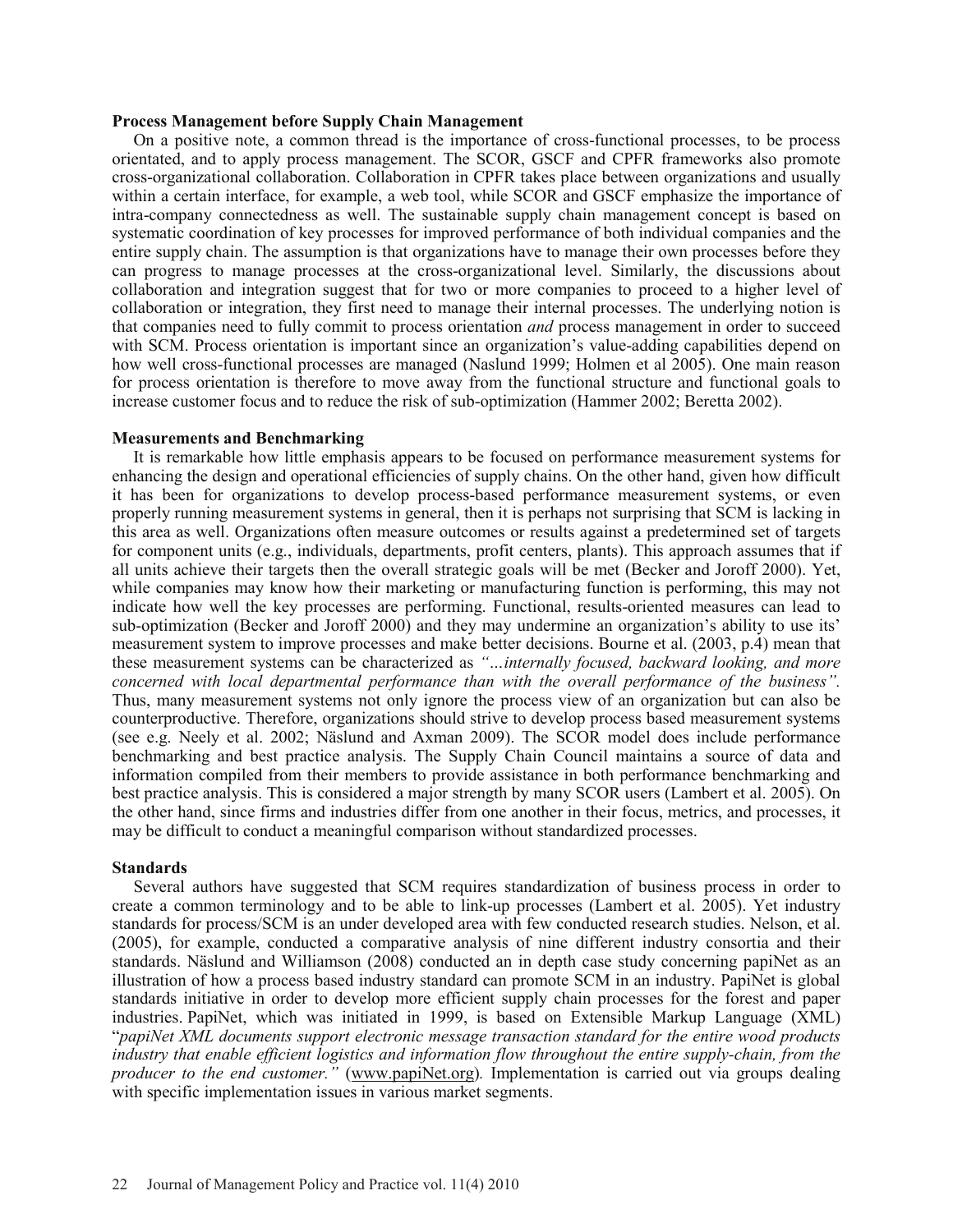### **Relationships**

An increasingly important unit of analysis for understanding SCM is the relationship between firms. Relationships can be defined in a myriad of ways and include several key components – including collaboration and integration among involved participants. Some of the more frequently discussed challenges of these relationships include trust and information sharing - Nearly all SCM frameworks are affected by issues relating to trust within the supply chains themselves. Similarly, mutual understanding among trading partners is not only a suggested requirement for supply chain integration, it is a necessary component within that relationship to ensure the overall success of the collaboration between the involved entities. Significantly integrated and collaborative relationships cannot, and should not, be established with all partners in the supply chain as it requires a long term commitment between the involved parties and, at this level of collaboration, companies share strategic and vital information. Furthermore, while it seems primary to suggest that organizations be open with one another and share data across company boundaries, it seems more difficult to put into practice. Information sharing can potentially result in both a loss of information control and a decreased level of information security within participating organizations. Privacy and security concerns are thus of considerable importance since companies will be dealing with sensitive or confidential data regarding their partners. This particular issue can be a deal breaker for collaboration between two companies. Furthermore, establishing collaborative or integrated relationships requires different forms of investment. In addition to the previously discussed challenges, successful collaboration among organizations requires an often sizable investment in information technology.

### **CONCLUDING DISCUSSION**

The field of SCM has gained in importance over the last few decades and there are many signs indicating that the field will continue to grow in importance – both in terms of research and for practitioners. SCM benefits and the required conditions necessary to achieve these benefits, such as process management and cross-functionality, breaking down silos, emphasis on customer satisfaction, process orientation, and information sharing have been discussed for decades. However, SCM also has many problems. Stock and Boyer discuss the problem with the confusion that exists amongst researchers, and practitioners, due to the multitude of suggested SCM definitions. They write *"…a consensus definition of SCM is of significant importance in the advancement of SCM theory and practice."*

Furthermore, while many scholars agree that SCM includes certain key concepts, such as integration and collaboration/cooperation among chain members, these concepts are still poorly defined – with multiple meanings to both researchers and practitioners. Since the mentioned concepts obviously are important to the development of SCM, they need to be further explored and defined. Similarly, additional concepts such as sustainability, for example, will probably be even more important in the future. Other dimensions, such as globalization, will have significant impact on many organizations and thus they will have to adapt to these global conditions. All indications are also the information technology and information systems will be increasingly important.

For all these reasons, both the research and practitioner communities should be aware of the hype and potentially unrealistic claims concerning SCM. As our review indicates, there is a lack of empirical research to confirm the significant stated benefits of SCM. Although a majority will agree to the importance and potential benefits of SCM, somehow SCM does not seem to occur often enough in practice. Organizations appear to have significant difficulties in evolving from theory to the successful implementation and practice of supply chain management. This is a crucial yet challenging dilemma to solve. In many cases, we do not have seamless chains, optimized flows, or networks of integrated organizations. In reality, the frameworks and their corresponding terminologies, once more aptly illustrated, ultimately are dealing with companies trying to make dyadic relationships better. Therefore, we need methodical approaches to the implementation of SCM and we need sound empirically based research to continue to develop the field – and to explore the concepts related to SCM. It will require significant efforts, applying both qualitative and quantitative research projects to further develop these concepts in order to advance both practical applications and academic theories.

One additional aspect that requires discussion is the challenge in designing, developing and managing cross-organizational processes when organizations are still struggling with internal process management.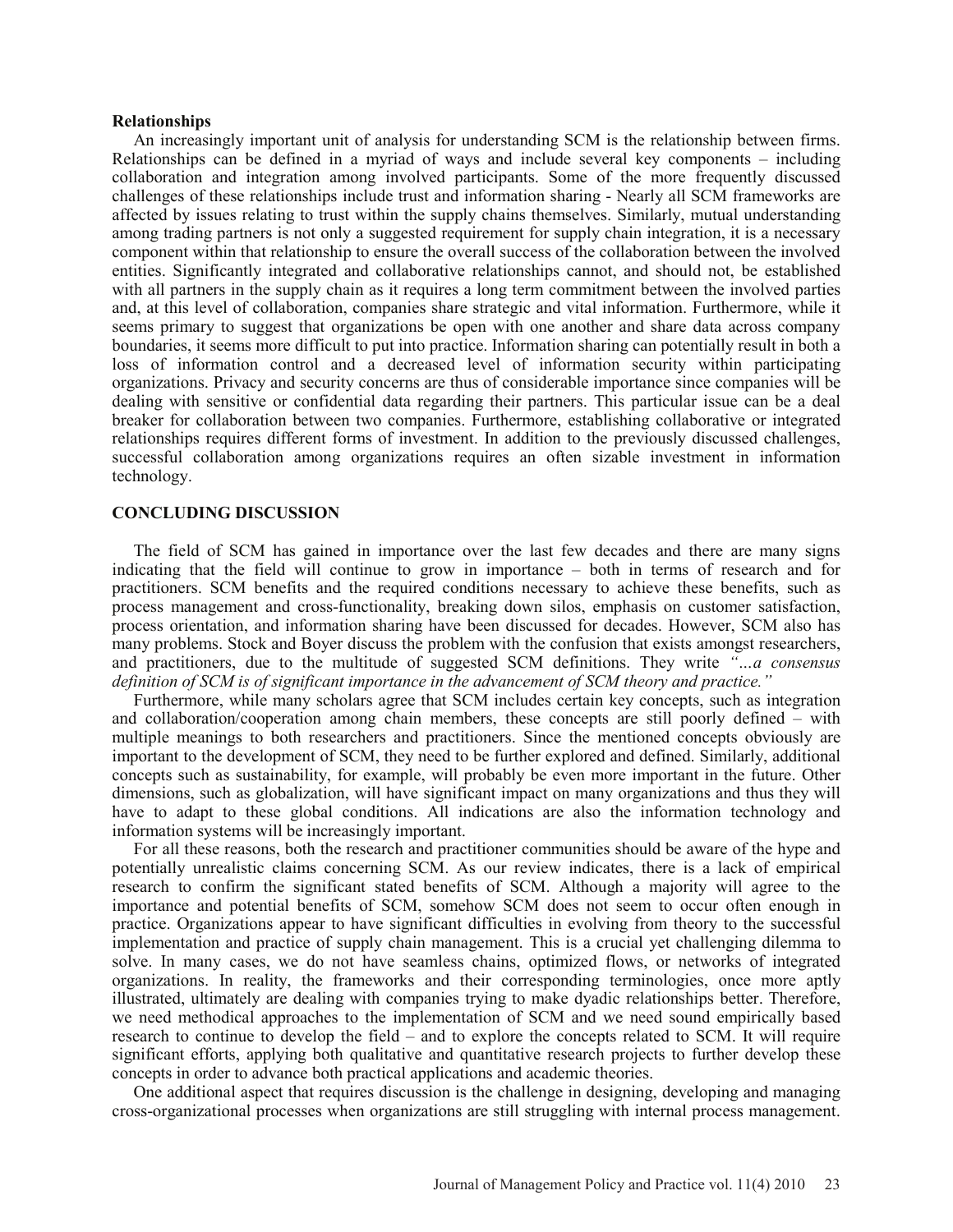Few, if any, examples exist of truly process-oriented organizations. Yet process management is, in many ways, mentioned as a prerequisite for supply chain management. As a final thought, supply chain management is complex, it is often yet still poorly defined and it includes innumerable concepts and ideas that need clarification. The supply chain does not have clear roles or rules, nor does it have measurement or reward systems. How can such a structure possibly be managed?

## **REFERENCES**

Accenture (2010), presentation at Lund University, Sweden, May.

Ajmera, A. and Cook, J. (2009). A Multi-Phase Framework for Supply Chain Integration. *S.A.M.Advanced Management Journal*, 74, (1), 37-47.

Angerhofer, B. and Angelides, M. (2006). A model and a performance measurement system for collaborative supply chains. *Decision Support Systems*, 42, (1), 283-292.

Attran, M. and Attran, S. (2007). Collaborative supply chain management, the most promising practice for building efficient and sustainable supply chains. *Business Process Management Journal*, 13, (3), 390- 404.

Becker, F. and Joroff, M., (2000). Assessing Performance, from Corporate Real Estate 2000: Reinventing the Workplace, *International Development Research Council, IDR*C, 97-113.

Beretta, S. (2002). Unleashing the Integration Potential of ERP Systems. *Business Process Management Journal*, 8, (3), 254-277.

Bourne, M., Neely, A., Mills, J., & Platts, K. (2003). Implementing performance measurement systems: a literature review. *International Journal of Business Performance Management*, 5, (1), 1-24.

Bowersox, D.J. (1990). The Strategic Benefits of Logistics Alliances. *Harvard Business Review,* (July-August), 68, (4), 36-45.

Bowersox, D.J., Closs, D.J. & Stank, T.P. (1999).  $21<sup>st</sup>$  Century Logistics: Making Supply Chain Integration a Reality. Council of Logistics Management (CLM), Chicago, Il.

Burgess, K., Singh, P. & Koroglu, R. (2006). Supply Chain Management: A Structured Literature Review and Implications for Future Research. *International Journal of Operations and Production Management,*  26, (7), 703-729.

Carter, C., and Rogers, D. (2008). A framework of sustainable supply chain management: moving toward new theory. *International Journal of Physical Distribution & Logistics Management*, 38, (5), 360-387

Cassivi, L. (2006). Collaboration planning in a supply chain. *Supply Chain Management: an International Journal*, 11, (3), 249-258.

Cooper, M.C., Lambert, D.M. & Pagh, J.D. (1997). Supply Chain Management. More Than a New Name for Logistics. *The International Journal of Logistics Management,* 8, (1), 1-13.

Cousins, P. and Bulent Menguc, B. (2006). The implications of socialization and integration in supply chain management. *Journal of Operations Management*, 24, (5), 604-615.

Croxton, K., García-Dastugue, S., Lambert, D. & Rogers, D. (2001). The Supply Chain Management Process. *International Journal of Logistics Management*, 12, (2), 13-36.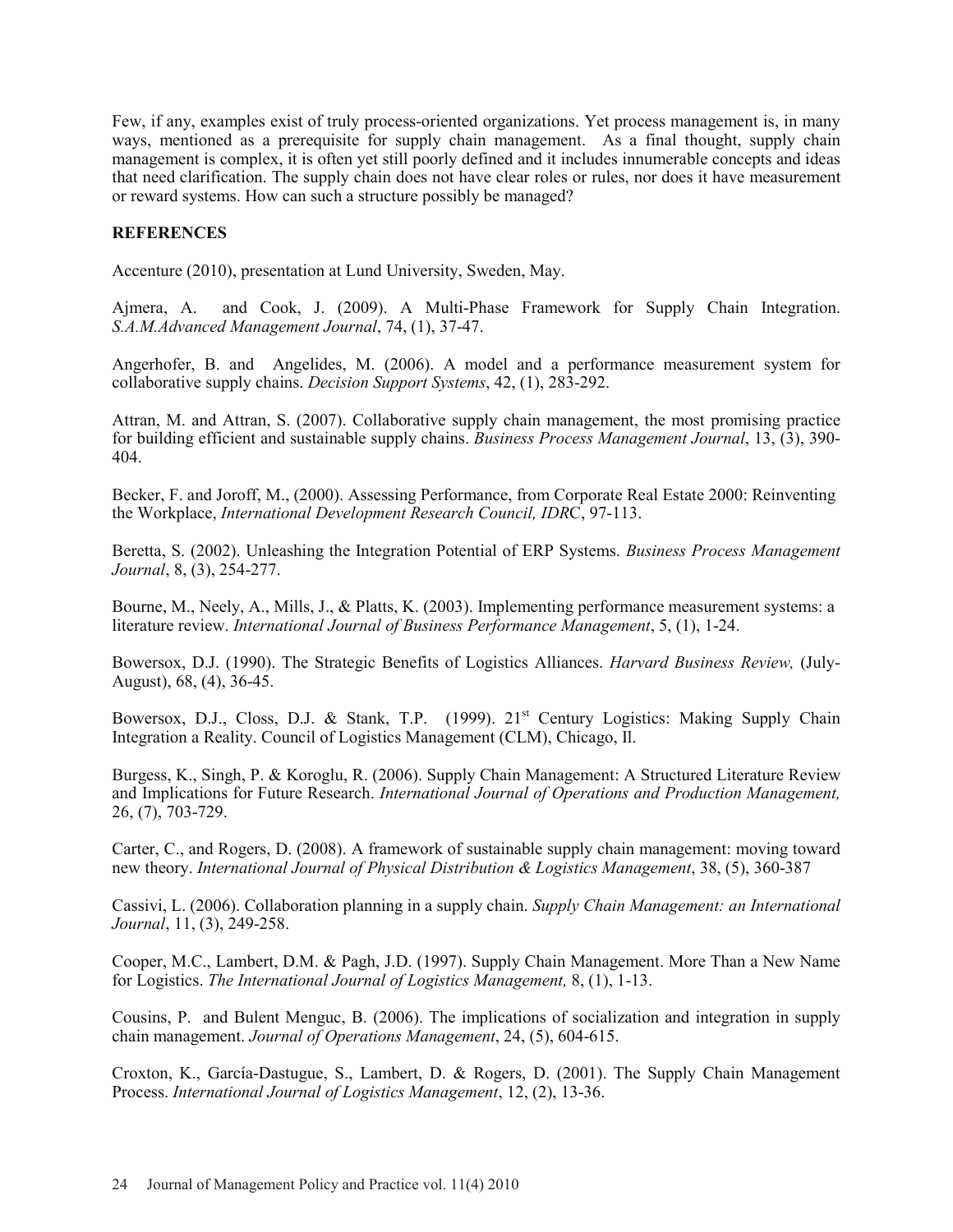Elkington, J. (1998). *Cannibals with forks: The Triple Bottom Line of the 21st century.* Stoney Creek:New Society Publishers

Fabbe-Costes, N., Jahre, M. & Roussat, C. (2009). Supply chain integration: the role of logistics service providers. *International Journal of Productivity and Performance Management*, 58, (1), 71-91.

Fabbe-Costes, N. and Jahre, M. (2007). Supply chain integration improves performance: the Emperor´s new suit? *International Journal of Physical Distribution & Logistics Management,* 37, (10), 835-855.

Fawcett, S.E. and Magnan, G.M. (2002). The rhetoric and the reality of supply chain integration". *International Journal of Physical Distribution & Logistics Management,* 32, (6), 339-361.

Fisher, M. (1997). What Is the Right Supply Chain for Your Product? A Simple Framework – Can You Figure Out The Answer? *Harvard Business Review,* 75, (2), 105-116.

Fliedner, G. (2003). CPFR: an emerging supply chain tool. *Industrial Management & Data Systems*, 103, (1), 14-21.

Frohlich, M. and Roy Westbrook, R. (2001). Arcs of integration: an international study of supply chain strategies. *Journal of Operations Management*, 19, (2), 185-200.

Gruat La Forme, F-A., Botta Genoulaz, V. & Campagne, J-P. (2007). A framework to analyse collaborative performance. *Computers in Industry*, 58, (7). 687.

Halldorsson, A., Larsson, P.D. & Poist, R.F. (2008). Supply chain management: a comparison of Scandinavian and American perspectives. *International Journal of Physical Distribution & Logistics Management*, 38, (2), 126-142.

Hammer, M. (2002). Process Management and the Future of Six Sigma. *Sloan Management Review,* 43, (2), 26-32.

Holweg, M., Disney, S., Holmström, J. & Småros, J. (2005). Supply Chain Collaboration: Making Sense of the Strategy Continuum. *European Management Journal*, 23, (2), 170-181.

Huan, S., Sheoran, S. & Wang, G. (2004). A review and analysis of supply chain operations reference (SCOR) model. *Supply Chain Management: an International Journal*, 9, (1), 23-29.

Hertz, S. (2001). Dynamics of Alliances in Highly Integrated Supply Chain Networks. *International Journal of Logistics: Research Applications,* 4, (2), 237-256.

Holmen, E., Pedersen A-C. & Torvatn, T. (2005). Building Relationships for Technological Innovation. Journal of Business Research, 58, 1240-1250.

Jarillo, J.C. and Stevenson, H.H. (1991). Co-operative strategies: the payoffs and the pitfall. *Long Range Planning,* 24, (1),. 64-70.

Kemppainen, K. and Vepsäläinen, A.P.J. (2007). Logistical and technological differentiation as a precondition of supply networking. *International Journal of Logistics Management",* 18, (1), 81-101.

Kleindorfer, P., Singhal, K. &, Van Wassenhove, L. (2005). Sustainable Operations Management. *Production and Operations Management*, 14, (4), 482-492.

Lambert, D.M., Cooper, M.C. & Pagh, J.D. (1998). Supply Chain Management Implementation Issues and Research Opportunities. *The International Journal of Logistics Management,* 11, (1), 1-17.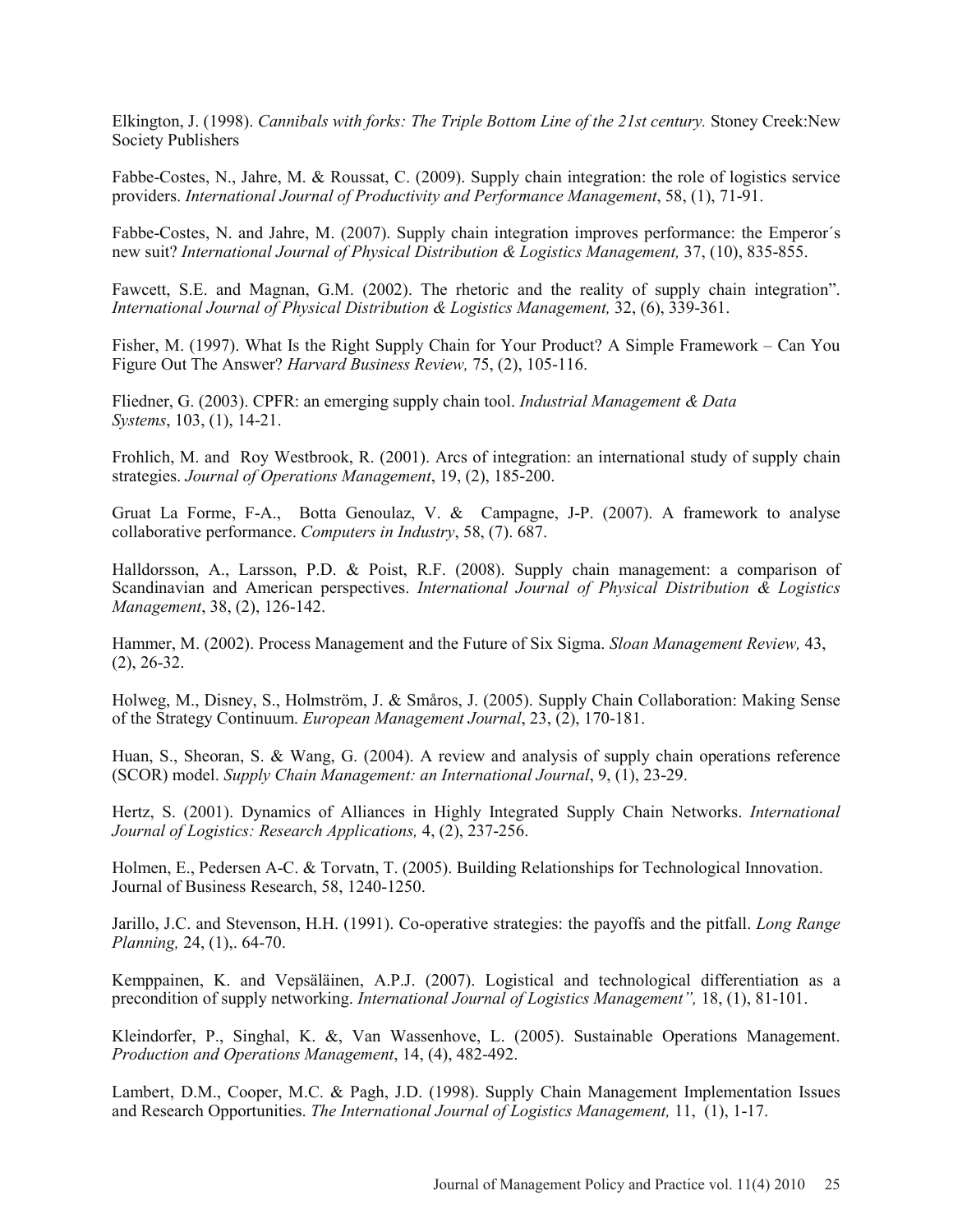Lambert, D. (2008). *An executive summary of Supply Chain Management: Process, Partnerships, Performance*, Jacksonville: The Hartley Press, Inc.

Lambert, D., García-Dastugue, S. & Croxton, K. (2005). An evaluation of process-oriented supply chain management frameworks. *Journal of Business Logistics*, 26, (1), 25-51.

Lamming, R., Johnsen, T., Zheng, J. & Harland, C. (2000). An initial classification of supply networks. *International Journal of Operations & Production Management,* 20, (6), 675-691.

Lee, H., Padmanabhan, V. & Whang, S. (1997). Information Distortion in a Supply Chain: the Bullwhip Effect. *Management Science,* 43, (4), 546-558.

Lockamy III, A. and McCormack, K. (2004). Linking SCOR planning practices to supply chain performance, an exploratory study. *International Journal of Operations & Business Management*, 24, (12), 1192-1218.

Lummus, R. and Vokurka, R. (1999). Defining Supply Chain Management: A Historical Perspective And Practical Guidelines. *Industrial Management and Data System,* 99, (1), 11-17.

McCarthy, T. and Golicic, S (2002). Implementing Collaborative Forecasting to Improve Supply Chain Performance. *International Journal of Physical Distribution and Logistics Management,* 32, (6)*,* 431-454.

Melnyk, S., Stank, T. & Closs, D. (2000). Supply Chain Management at Michigan State University: The journey and the lessons learnt. *Production and Inventory Management Journal*, Third quarter 2000, 13- 18.

Mentzer, J.T., DeWitt, W., Keebler, J.S., Min, S., Nix, N.W., Smith, C.D. & Zacharia, Z.G. (2001). What is supply chain management. in Mentzer, J.T. (Ed.), Supply Chain Management, Sage, Thousand Oaks, CA, pp. 1-25.

Mentzer, J.T., DeWitt, W., Keebler, J.S., Min, S., Nix, N.W.., Smith, C.D., & Zacharia, Z.G. (2002). Defining Supply Chain Management. *Journal of Business Logistics*, 22, (2), 1-25.

Mentzer, J.T. (2004). *Fundamental of Supply Chain Management*, Thousand Oaks, California: SAGE Publications.

Morash, E.A. and Clinton, S.R. (1998). Supply Chain Integration: Customer Value Through Collaborative Closeness Versus Operational Excellence. *Journal of Marketing Theory and Practice,* 6, (4), 104-121.

Neely, A., Adams, C. & Kennerly, M. (2002). The Performance Prism: The Scorecard for Measuring and Managing Business Success, Prentice-Hall, Hemel Hempstead.

Nelson, M., Shaw, M. & Qualls, W. (2005). Interorganizational System Standards Development in Vertical Industries, *Electronic Markets,* 15, (4), 378–392.

Neureuther, B.D. (2009). Managing risks and disruptions on global supply chains. *Journal of Marketing Channels*, 16, (3), 189-191.

Newman, R., Hanna, M., Gattiker, T. & Huang, X. (2009). Charting Supply Chain Management Integration and Initiatives: A Framework to Guide Implementation. *American Journal of Business*, 24,  $(1), 19-31.$ 

Näslund, D. (1999), Towards Bridging the Gap Between Strategy and Operations – a process based framework, Dissertation, Lund University.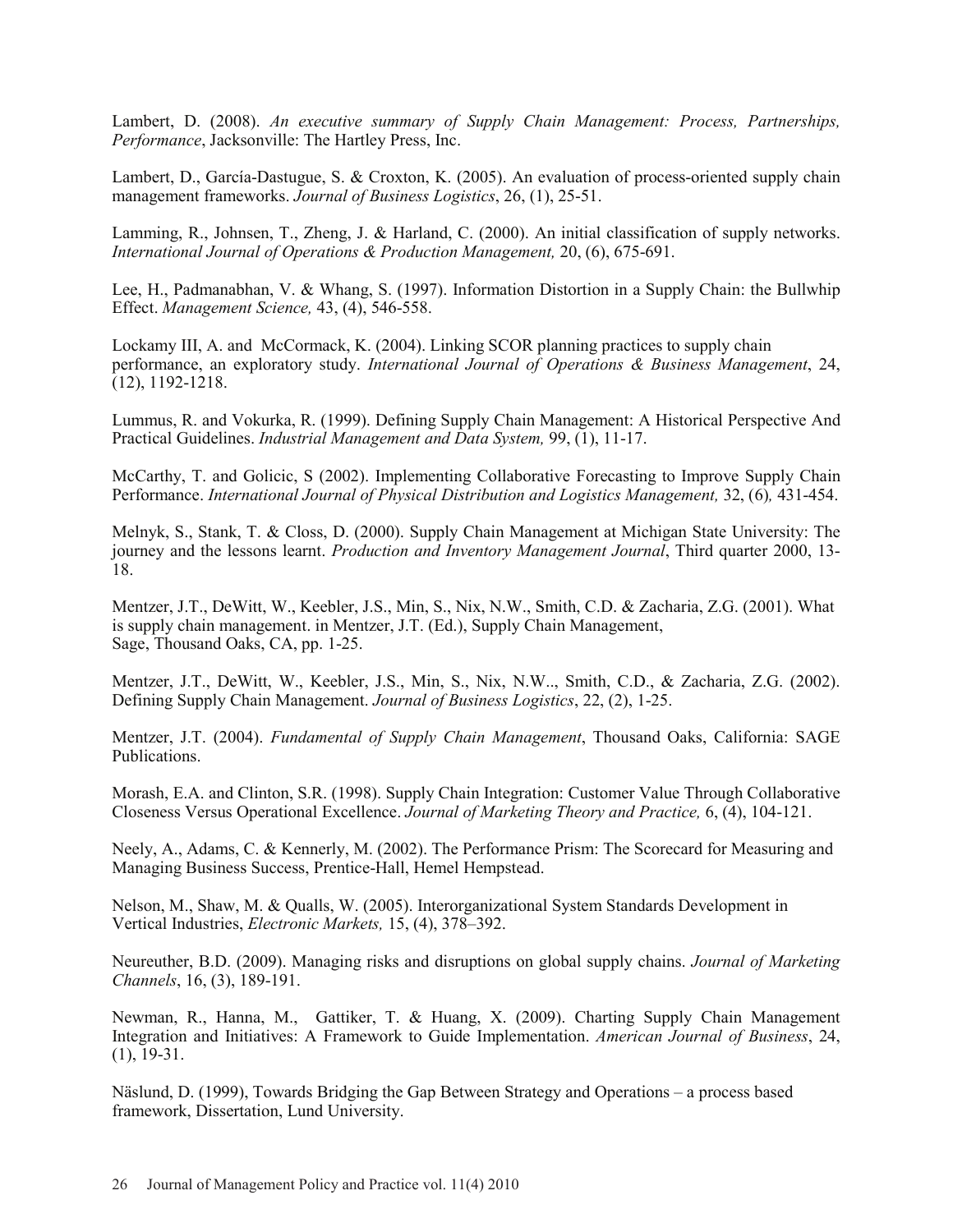Näslund, D. and Williamson, S. (2008). Supply chain Integration: barriers and driving forces in an action research based industry intervention. *Supply Chain Forum – An International Journal*, 9, (1), 70-80.

Näslund, D. and Axman, N. (2009). Process Based Performance Measurement Systems: Driving Forces and Barriers, *International Journal of Logistics and Transport*, 3, (2), 91-113.

Ragatz, G., Handfield, R. & Petersen, K. (2002). Benefits associated with supplier integration into new product development under conditions of technology uncertainty. *Journal of Business Research*, 55, (5), 389-400.

Sabath, R. and Fontanella, J. (2002). The Unfulfilled Promise of Supply chain Collaboration. *Supply Chain Management Review,* 6, (4), 24-29.

Srivastava, R., Shervani, T. & Fahey, L. (1999). Marketing, Business Processes, and Shareholder Value: An Organizationally Embedded View of Marketing Activities and the Discipline of Marketing. J*ournal of Marketing*, 63, (4), 168-179.

Stank, T., Keller, S. & Daugherty, P. (2001). Supply Chain collaboration and logistical service performance. *Journal of Business Logistics,* 22, (1), 29-48.

Stevens, G.C. (1990). Successful Supply-Chain Management. *Management Decision,* 28, (8), 25-30.

Stewart, G. (1997). Supply Chain Operations Reference Model (SCOR): The First Cross-Industry Framework For Integrated Supply chain Management. *Logistics Information Management,* 10, (2), 67-70.

Stock, J. and Boyer, S. (2009). Developing a consensus definition of supply chain management: a qualitative study. *International Journal of Physical Distribution & Logistics Management,* 39, (8), 690- 711.

Stock, J. Stefanie L. Boyer, S. & Harmon, T. (2010). Research opportunities in supply chain management. *Journal of the Academy of Marketing Science*, 38, (1), 32–41.

Svensson, G. (2007). Aspects of sustainable supply chain management (SSCM): conceptual framework and empirical example. *Supply Chain Management: an International Journal*, 12, (4), 262-266.

Tan, K.C., Lyman, S., & Wisner, J. (2002). Supply chain management: a strategic perspective. *International Journal of Operations and Production Management,* 22, (6), 614-631.

Tatoglu, E. and K. W. Glaister, (1999). Strategic motives and partner selection criteria in international joint ventures in Turkey: perspectives of western firms and Turkish firms. *Journal of Global Marketing*, 13, (3), 53-92.

Tokman, M., Elmadag, A.B., Uray, N. & Richey, R.G.Jr. (2007). Exploring the development of supply chain international joint ventures. *International Journal of Physical Distribution & Logistics Management*, 37, (6) 442-453.

Tummala, V.M. Rao, C., Phillips, M. & Johnson, M. (2006). Assessing Supply Chain Management Success Factors: A Case Study. *Supply Chain Management: An International Journal,* 11, (2), 179-192.

Wen, C., Li, X. & Bai, Y.(2007). Research on Dynamic Supply Chain Integration Network Model Based on Collaboration Theory and Non-Linear Polya Processes. *2007 International Conference on Wireless Communications, Networking and Mobile Computing*, 6085-6088.